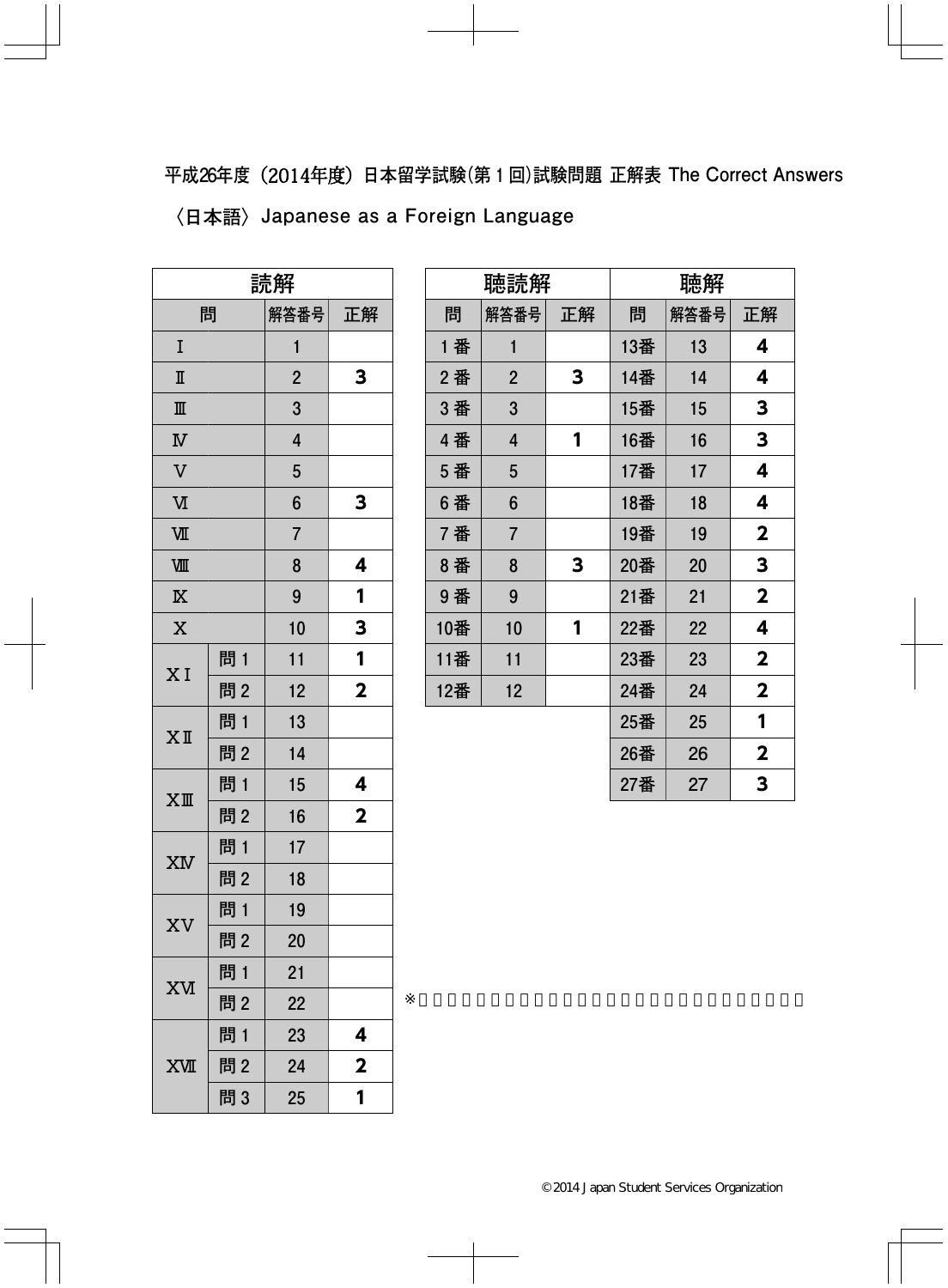## **〈理 科〉Science**

| 物理 Physics              |     |                         |                         |
|-------------------------|-----|-------------------------|-------------------------|
| 問 Q.                    |     | 解答番号<br>row             | 正解 A.                   |
|                         | 問1  | $\mathbf{1}$            | 4                       |
|                         | 問2  | $\overline{2}$          | 4                       |
|                         | 問3  | 3                       | 1                       |
| I                       | 問 4 | $\overline{\mathbf{4}}$ | 3                       |
|                         | 問5  | 5                       | $\overline{\mathbf{2}}$ |
|                         | 問6  | 6                       | $\mathbf{2}$            |
|                         | 問7  | $\overline{7}$          | 1                       |
|                         | 問1  | 8                       | 3                       |
| $\overline{\mathbb{I}}$ | 問2  | 9                       | $\overline{\mathbf{2}}$ |
|                         | 問3  | 10                      | 7                       |
| $\overline{\mathbb{I}}$ | 問 1 | 11                      | $\overline{\mathbf{2}}$ |
|                         | 問2  | 12                      | 3                       |
|                         | 問3  | 13                      | 6                       |
| $\overline{\text{N}}$   | 問1  | 14                      | 1                       |
|                         | 問2  | 15                      | 4                       |
|                         | 問3  | 16                      | 6                       |
|                         | 問 4 | 17                      | 3                       |
|                         | 問5  | 18                      | 4                       |
|                         | 問6  | 19                      | 5                       |

| 化学 Chemistry |                |                         |
|--------------|----------------|-------------------------|
| 問 Q.         | 解答番号<br>row    | 正解 A.                   |
| 問 1          | 1              | 1                       |
| 問2           | $\overline{2}$ | 6                       |
| 問3           | 3              | 5                       |
| 問 4          | $\overline{4}$ | 5                       |
| 問5           | 5              | 4                       |
| 問6           | 6              | $\overline{\mathbf{2}}$ |
| 問7           | $\overline{7}$ | 5                       |
| 問8           | 8              | 3                       |
| 問9           | 9              | 3                       |
| 問10          | 10             | 4                       |
| 問11          | 11             | 5                       |
| 問12          | 12             | 4                       |
| 問13          | 13             | 1                       |
| 問14          | 14             | $\overline{\mathbf{2}}$ |
| 問15          | 15             | 7                       |
| 問16          | 16             | 4                       |
| 問17          | 17             | 5                       |
| 問18          | 18             | 3                       |
| 問19          | 19             | $\overline{\mathbf{2}}$ |
| 問20          | 20             | $\overline{\mathbf{2}}$ |

| 生物 Biology |                |                         |
|------------|----------------|-------------------------|
| 問 Q.       | 解答番号<br>row    | 正解 A.                   |
| 問 1        | 1              | 4                       |
| 問2         | $\overline{2}$ | $\overline{\mathbf{z}}$ |
| 問3         | 3              | 4                       |
| 問 4        | $\overline{4}$ | 6                       |
|            | 5              | 3                       |
| 問5         | 6              | 5                       |
| 問6         | $\overline{7}$ | $\overline{\mathbf{2}}$ |
| 問7         | 8              | 3                       |
| 問8         | 9              | $\overline{\mathbf{2}}$ |
| 問9         | 10             | 6                       |
| 問10        | 11             | 1                       |
| 問11        | 12             | 7                       |
| 問12        | 13             | 3                       |
| 問13        | 14             | 3                       |
| 問14        | 15             | $\overline{z}$          |
| 問15        | 16             | $\overline{\mathbf{2}}$ |
| 問16        | 17             | 1                       |
| 問17        | 18             | $\overline{\mathbf{2}}$ |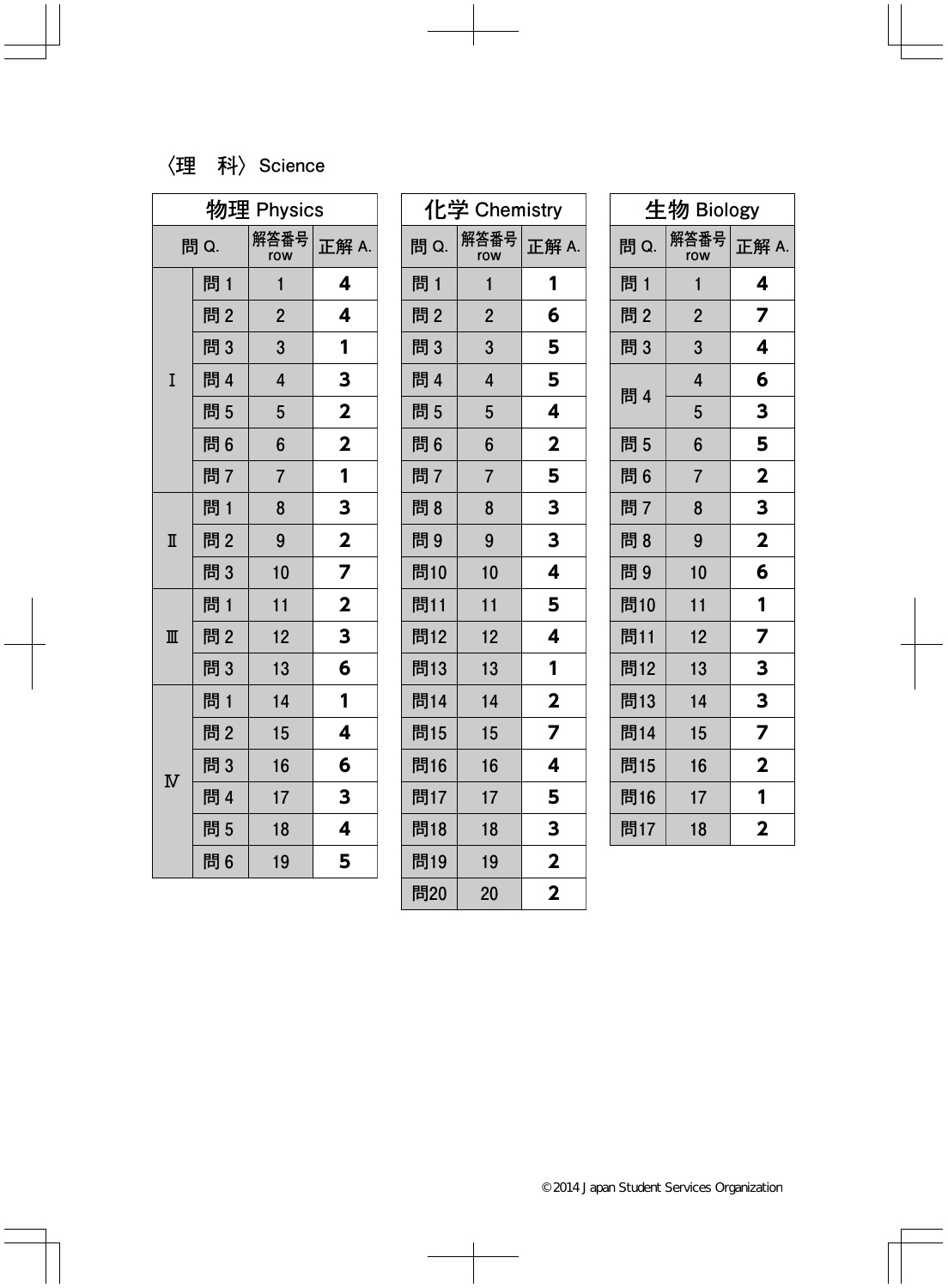## **〈総合科目〉Japan and the World**

| 問 Q. | 解答番号<br>row    | 正解 A.        |
|------|----------------|--------------|
|      | 1              | 3            |
| 問 1  | $\overline{2}$ | 4            |
|      | 3              | 1            |
|      | $\overline{4}$ | $\mathbf{2}$ |
|      | 5              | 4            |
| 問2   | $6\phantom{1}$ | $\mathbf 2$  |
|      | $\overline{7}$ | 4            |
|      | 8              | 1            |
| 問3   | 9              | 1            |
| 問 4  | 10             | 4            |
| 問5   | 11             | 3            |
| 問6   | 12             | $\mathbf{2}$ |
| 問7   | 13             | 3            |
| 問8   | 14             | 3            |
| 問9   | 15             |              |
| 問10  | 16             |              |
| 問11  | 17             | 3            |
|      | 18             | 1            |
| 問12  | 19             | 1            |
| 問13  | 20             |              |

| 問 Q. | 解答番号<br>row | 正解 A.                   |
|------|-------------|-------------------------|
| 問14  | 21          | 3                       |
| 問15  | 22          | 4                       |
| 問16  | 23          |                         |
| 問17  | 24          | 4                       |
| 問18  | 25          | $\mathbf 2$             |
| 問19  | 26          | 3                       |
| 問20  | 27          |                         |
| 問21  | 28          | 3                       |
| 問22  | 29          |                         |
| 問23  | 30          | $\mathbf 2$             |
| 問24  | 31          | 1                       |
| 問25  | 32          | 4                       |
|      | 33          | $\overline{\mathbf{2}}$ |
| 問26  | 34          | 4                       |
| 問27  | 35          | 3                       |
| 問28  | 36          | 1                       |
| 問29  | 37          | 4                       |
| 問30  | 38          | 2                       |